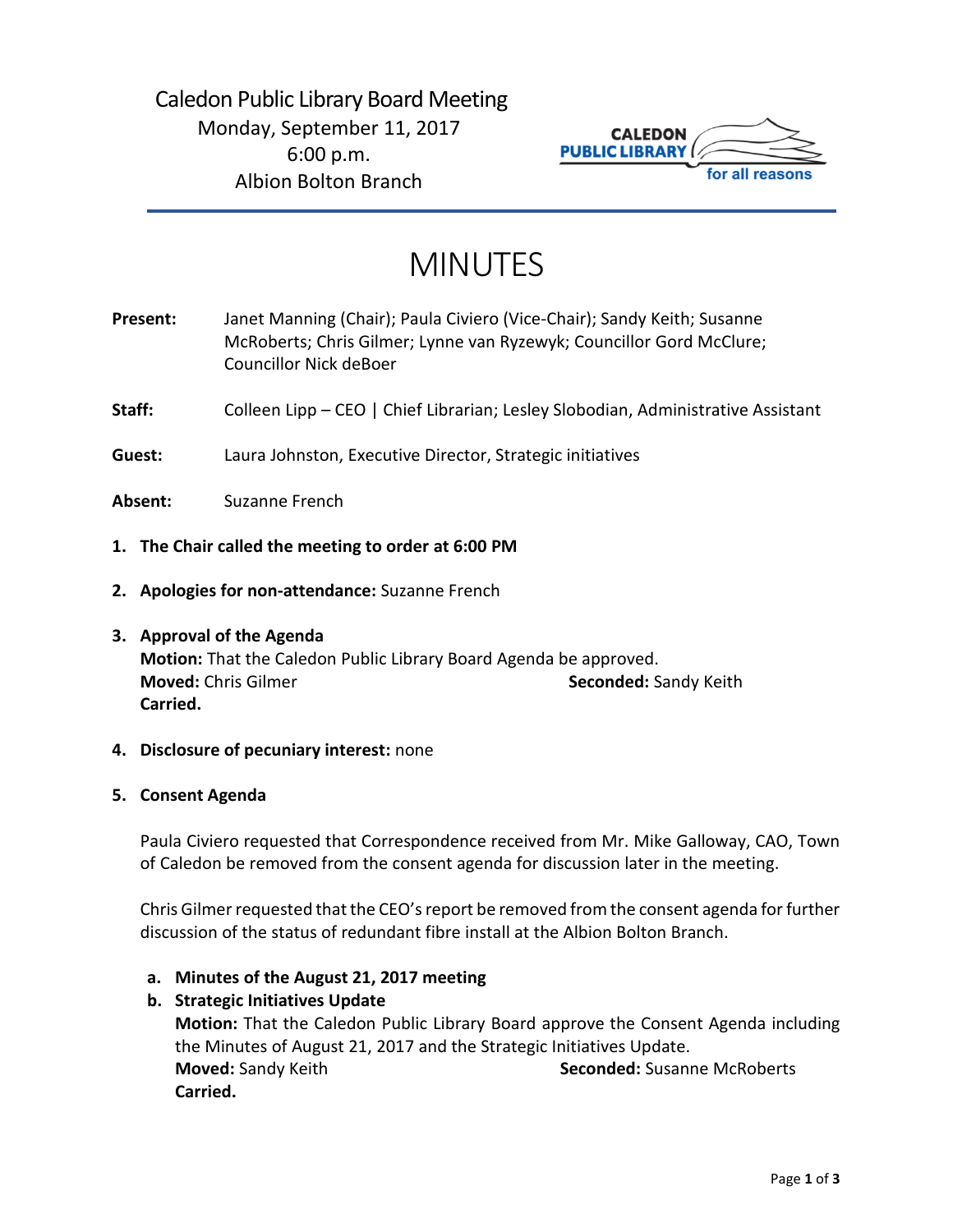# **6. CEO's Report – Service and Facilities**

**Motion:** That the Caledon Public Library receive and approve the CEO's Report and include a discussion regarding the status of redundant fibre on the agenda of the Advocacy Committee's next meeting.

**Carried.** 

**Moved:** Chris Gilmer **Seconded:** Paula Civiero

#### **7. Business arising from the minutes:** none

*Councillor Nick deBoer arrived at 6:14 PM*

#### **8. Staff Reports**

# **a. Treasurer's Report and Financial Statements Motion:** That the Caledon Public Library Board receive and approve the Treasurer's Report and Financial Statements **Moved:** Lynne van Ryzewyk **Seconded:** Councillor Gord McClure  **Carried.**

# **b. Staff Technology Acceptable Use Policy Report**

**Motion:** That the Caledon Public Library Board approve and adopt the Staff Acceptable Use of Technology Policy. **Moved:** Sandy Keith **Seconded:** Councillor Nick deBoer

**Carried.** 

#### **c. Schedule of Library Board Meetings – 2018**

**Motion:** That the Caledon Public Library Board receive and adopt the proposed schedule of Board Meetings for 2018 with the rescheduling of the June 18, 2018 from June 11, 2018; and,

That the Caledon Public Library Board direct the CEO/Chief Librarian to confirm the availability and suitability of the Exchange, prior to selecting and scheduling a meeting. **Moved:** Paula Civiero **Seconded:** Chris Gilmer **Carried.** 

#### **9. Board and Committee Reports:** none

#### **10. New Business:** none

#### **11. Correspondence**

# **a. Mike Galloway, Town of Caledon – August 30, 2017**

**Motion:** That the Caledon Public Library Board receive the correspondence. **Moved:** Councillor Nick deBoer **Seconded:** Councillor Gord McClure **Carried.** 

#### **12. Board Advocacy**

- **a. Upcoming Events and Opportunities**
	- **i.** Caledon Public Library Staff Forum Friday, September 22, 2017. 8:30 AM,